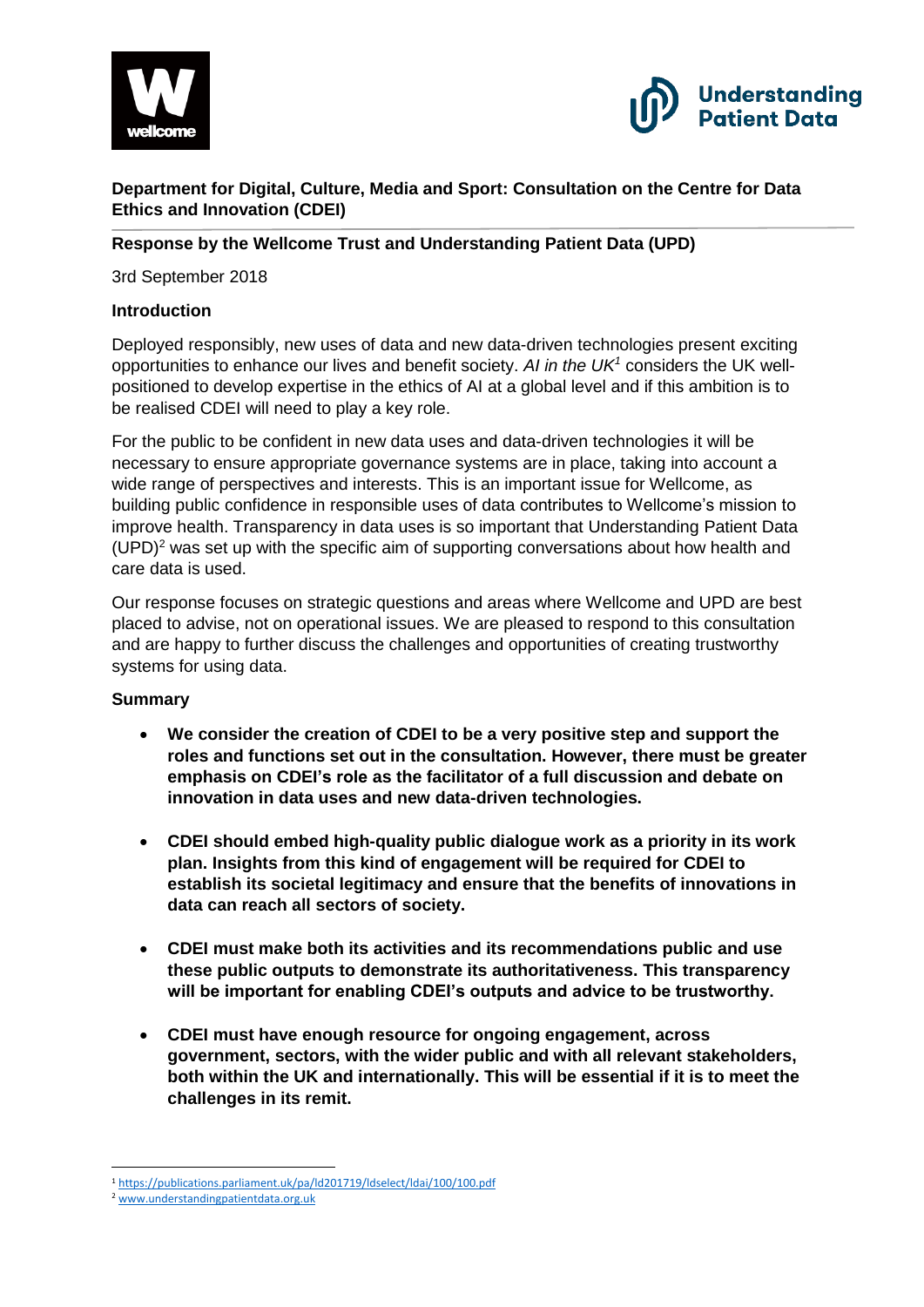## **Recommendation: The proposals for CDEI's roles, objectives and themes are positive but incomplete. CDEI must also facilitate full and proper discussion and debate.**

- 1. CDEI will hold a unique function by convening business, academia, government, regulators, the public and other stakeholders in anticipating emerging issues around data uses and data-driven technologies. This covers many of the key stewardship functions for data identified in *Data Management and Use<sup>3</sup>* and the key work areas chosen are a sensible starting point.
- 2. The consultation sets out CDEI's role in analysing and anticipating gaps, and then agreeing and articulating best practice. We suggest there is an additional role between these: to enable discussion and debate on what best practice should be.
- 3. This model is not without precedent: The Human Genetics Commission fulfilled a similar function, providing advice while not being a regulator. Its work may be instructive to CDEI as it sets up and plans its operations. *The Human Genetics Commission final report<sup>4</sup>* contains good examples on how to advise government, facilitate public debate and work in an open and transparent manner.
- 4. Issues concerning data use have the potential to be controversial, particularly given the scale of impact that data-driven technologies are having and could have across many sectors. Because of this, it is important that CDEI creates sufficient space to enable different views and values to be aired, explored and discussed. It will need to allow these different perspectives to contribute to and inform its activities, if it is to produce ethically robust guidance to government.

## **Recommendation: CDEI should embed high-quality public dialogue work as a priority in its work plan. This needs to be properly resourced, which may require partnerships.**

- 5. For innovation to flourish, it is very important that CDEI both investigate public views and values on data uses and new data-driven technologies and continue to engage with the wider public over time.
- 6. Dialogue work must include representatives of civil society, including both those who could be impacted, and those who might influence decisions about, data uses and new data-driven technologies. In order that CDEI's best practice guidance and the advice it develops is fair and equitable, it must ensure it is representative of the UK's diverse population.
- 7. Embedding public participation can enhance and inform policy. If participation happens early in the decision-making process through an open policy approach the result is a richer range of policy options, and higher credibility and trust.
- 8. It needs to be clear what people can expect from participation in public engagement, and what purpose and potential influence their participation may have. Involve, who worked with UPD to produce *Data for Public Benefit<sup>5</sup>* , have useful guidance on methods.

 $\overline{a}$ 

<sup>3</sup> <https://royalsociety.org/~/media/policy/projects/data-governance/data-management-governance.pdf>

<sup>4</sup>[http://webarchive.nationalarchives.gov.uk/20121102202223/http://www.hgc.gov.uk/Client/document.asp?DocId=336&CAtegoryId=7](http://webarchive.nationalarchives.gov.uk/20121102202223/http:/www.hgc.gov.uk/Client/document.asp?DocId=336&CAtegoryId=7) <sup>5</sup> <https://www.involve.org.uk/resources/publications/project-reports/data-public-benefit>